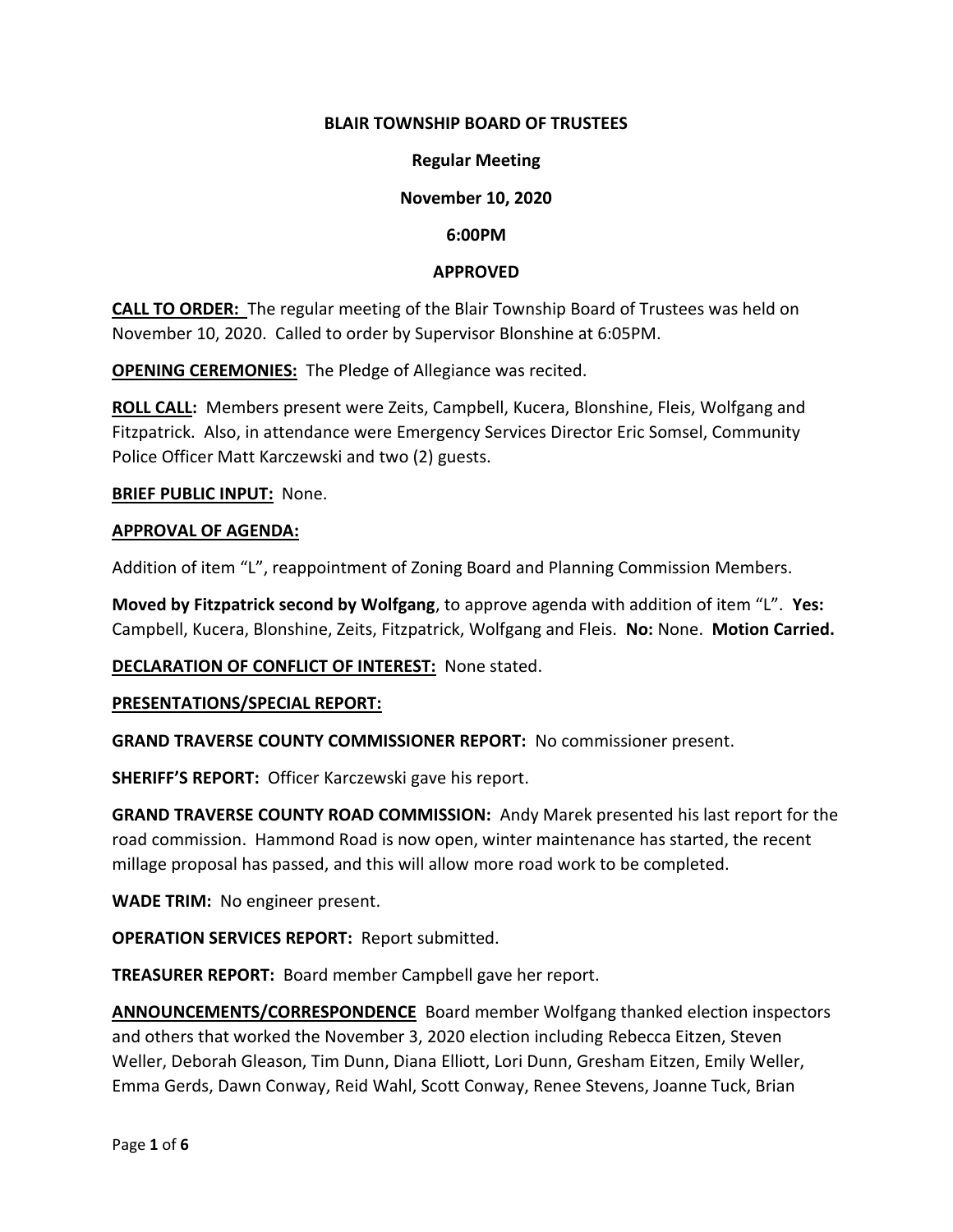Stevens, Karla Gerds, Rosie Yetter, Dana Cowell, Lloyd Bartlett, Deb Christensen, Tammy Rickerd, Ashley Myers, Diana Bartlett, Danielle Bieganowski, Alexa Patton, Theresa Voice, Theresa Kulanda, Diane Stockfish, Elaine Fees, Rita Robinson, Victoria Pratt, Majorie Long, Linda Maginity, Michelle Folkersma, Lynn Ebinger, Tracie Campbell (kitchen), Jake Campbell (set up/tear down), Aaron Plowman, John Stockfisch, John Hamstra, Cobey Taylor, Luke Somsel and Deputy Clerk Cindy Wicksall. Blair Township had 2,503 Absentee Ballots and 2,198 in person voters. Overall, voter turnout was 67.2%, and the day ran rather smoothly.

Board member Wolfgang reported that she should have a copy of the draft audit later this week. She will be working on the C.V.T.R.S state report for revenue sharing which is due December 1,2020

Board member Wolfgang reported that she will have the county clerk swear her in and then all officials, deputies, the Emergency Services Director, EMS Coordinator, Fire Chief, Captains, Assessor, Zoning Administrator and Ordinance Enforcement Officer will be sworn in at a ceremony held on Friday, November 20 at 9:00am.

# **CONSENT CALENDAR:**

| <b>FUND</b>                    | <b>CHECK NUMBERS</b> | <b>TOTALS</b> | <b>REPORTS</b>                 |
|--------------------------------|----------------------|---------------|--------------------------------|
| Pooled Operating               | #4360-4447           | \$183,707.03  | <b>EMS Report</b>              |
| Trust & Agency Fund #1062-1064 |                      | 5,150.40      | Water Dept. Report             |
| Tax Account                    | #6635-6641           | \$106,810.86  | <b>Minutes Regular Meeting</b> |
| Payroll Check                  | #1607-1668           | 35,248.28     | October 13, 2020               |
| Direct Deposit/EFT             |                      | 67,239.81     |                                |

**Moved by Wolfgang second by Fleis** to approve the consent calendar as presented. **Yes:** Fleis, Zeits, Kucera, Fitzpatrick, Blonshine, Wolfgang, Campbell. **No:** None. **Motion Carried.**

### **UNFINISHED BUSINESS:**

# **A. Grant Hazard Pay/Payroll Taxes**

**Moved by Wolfgang second by Fitzpatrick** to move money from General Fund Contingency to EMS budget for purpose of covering payroll taxes on hazard pay, totaling \$4,299.47. **Yes:** Kucera, Fleis, Campbell, Blonshine, Fitzpatrick, Zeits and Wolfgang. **No:** None. **Motion Carried.**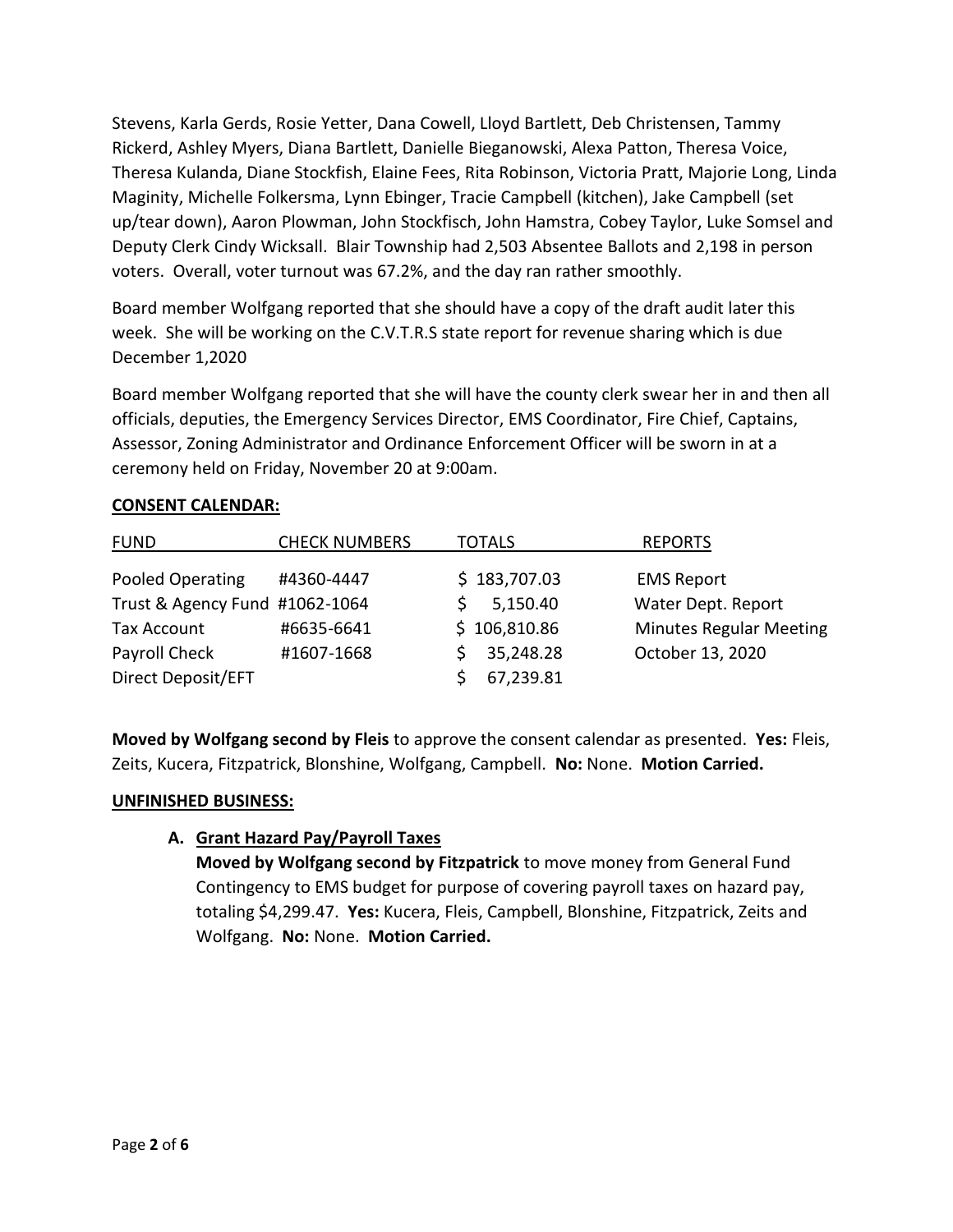#### **NEW BUSINESS:**

**A. Public Hearing Proposed Amendment to Blair Township Junk Yard Ordinance #102-20-01 section 6.01**

Supervisor Blonshine announced that the Public Hearing Notice was posted on the website, at the Township Hall and was published in the Record Eagle.

Supervisor Blonshine opened the public hearing at 6:26PM.

There was no public comment.

Supervisor Blonshine closed the public hearing at 6:28PM.

**Moved by Wolfgang second by Zeits** to approve proposed amendment #102-20-01 to section 6.01 of the Blair Township Junkyard Ordinance, changing fencing regulations setback from 300 feet to 100 feet which is consistent with Blair Township Zoning Ordinance as recommended by the Blair Township Planning Commission. **Yes:** Wolfgang, Campbell, Blonshine, Fitzpatrick, Fleis, Kucera, and Zeits. **No:** None. **Motion Carried.**

# **B. Public Hearing Proposed Amendment to Blair Township Zoning Ordinance General Site Landscaping #104-05-20-02 section 16.05**

Supervisor Blonshine announced that the Public Hearing Notice was posted on the website, at the Township Hall and was published in the Record Eagle.

Supervisor Blonshine opened the public hearing at 6:30PM.

There was no public comment.

Supervisor Blonshine closed the public hearing at 6:32PM.

**Moved by Wolfgang second by Zeits** to approve proposed amendment #104-05-20- 02 section 16.05 of Blair Township Zoning Ordinance regarding the General Site Landscaping based on the recommendation of the Blair Township Planning Commission. **Yes:** Zeits, Fleis, Wolfgang, Kucera, Fitzpatrick, Campbell, Blonshine. **No:** None. **Motion Carried.**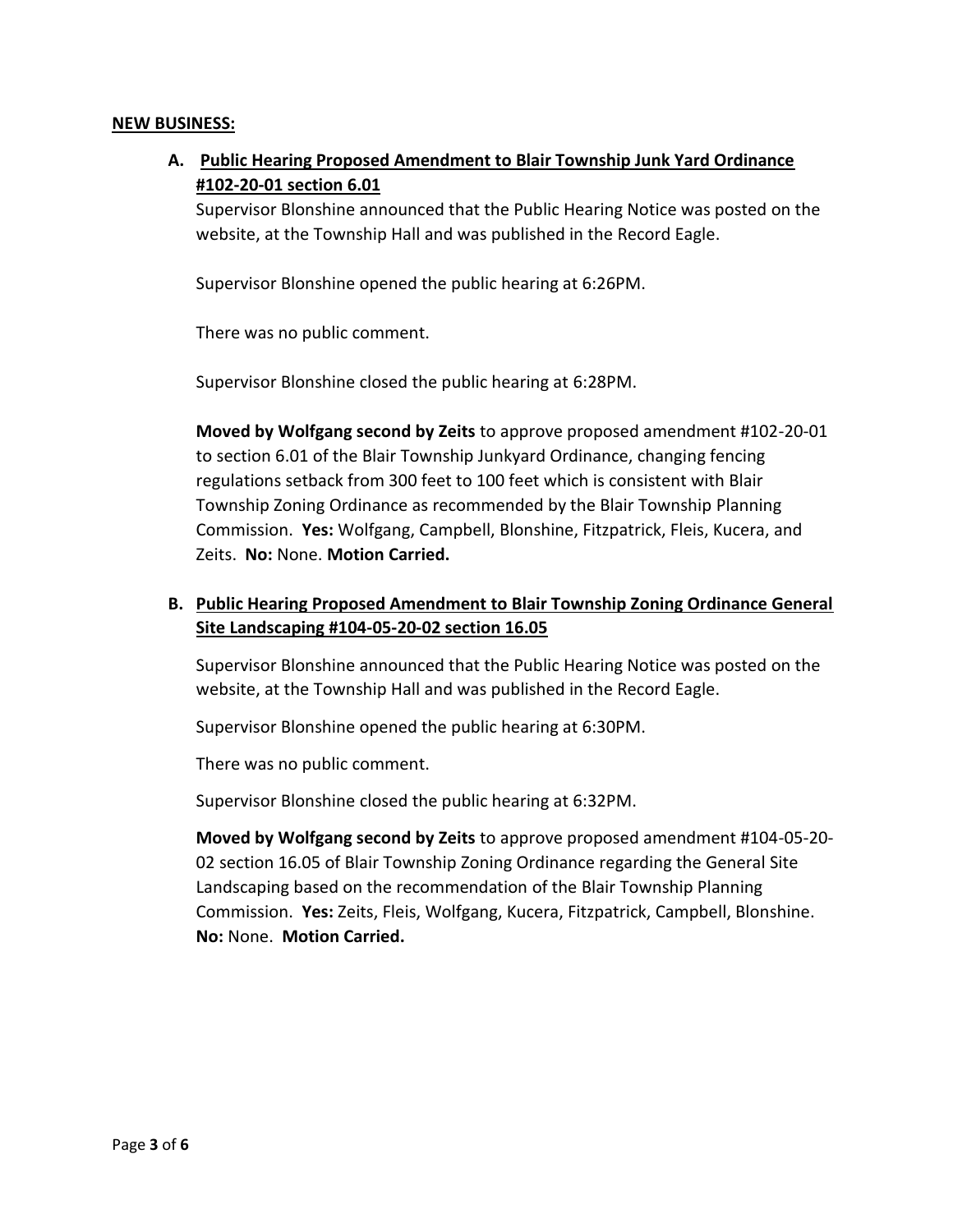## **C. Public Hearing Special Use Case #SU/SPR 20-10-02 Wash n Go**

Supervisor Blonshine announced that the Public Hearing Notice was posted on the website, at the Township Hall and was published in the Record Eagle.

Supervisor Blonshine opened the public hearing at 6:35PM.

There was no public comment.

Supervisor Blonshine closed the public hearing at 6:37PM.

**Moved by Fitzpatrick second by Wolfgang** to grant special use SU/SPR 20-10-02 as it meets the standards for approval in Section 22.04 of the Blair Township Zoning Ordinance and recommended by Planning Commission. Parcel(s) #28-02-005-060-30 and #28-02-005-060-40. **Yes:** Wolfgang, Fleis, Fitzpatrick, Campbell, Zeits, Blonshine and Kucera. **No:** None. **Motion Carried.**

# **D. Resolution 2020-17 2021 Poverty Exemption Policy & Guidelines**

**Moved by Blonshine second by Fitzpatrick** to adopt Resolution 2020-17, 2021 Poverty Exemption Policy and Guidelines as presented. **Yes:** Kucera, Fleis, Wolfgang, Blonshine, Campbell, Zeits and Fitzpatrick. **No:** None. **Motion Carried.**

### **E. Resolution 2020-18 Michigan Township Participating Plan Grant**

**Moved by Fleis second by Fitzpatrick** to adopt Resolution 2020-18 To Apply for Grant for Michigan Participating Plan. **Yes:** Campbell, Zeits, Wolfgang, Blonshine, Fitzpatrick, Fleis and Kucera. **No:** None. **Motion Carried.**

### **F. Hazard Pay for Election Workers**

Board member Wolfgang stated that she had applied and was awarded grant money totaling \$5,000.00 from the Center for Technology and Civic Life, the grant has not been received by the Township and considering there is a lawsuit against the group issuing the grant, the Township likely will not receive any monies. She respectfully requests the board to approve hazard pay in the amount of \$100.00 for each election worker with an attached thank you letter. Board member Wolfgang feels there is enough left in her election budget to facilitate the hazard pay. There was discussion regarding the number of voters that election workers were in contact with and also that Blair Townships part-time EMS employees did not receive any hazard pay for doing their job and also have been exposed to the public all year.

**Moved by Wolfgang second by Kucera** to approve hazard pay to election workers in the amount of \$100.00 each with attached thank you letter. **Yes:** Kucera, Fleis, Wolfgang, Blonshine, Fitzpatrick and Zeits. **No:** Campbell. **Motion Carried.**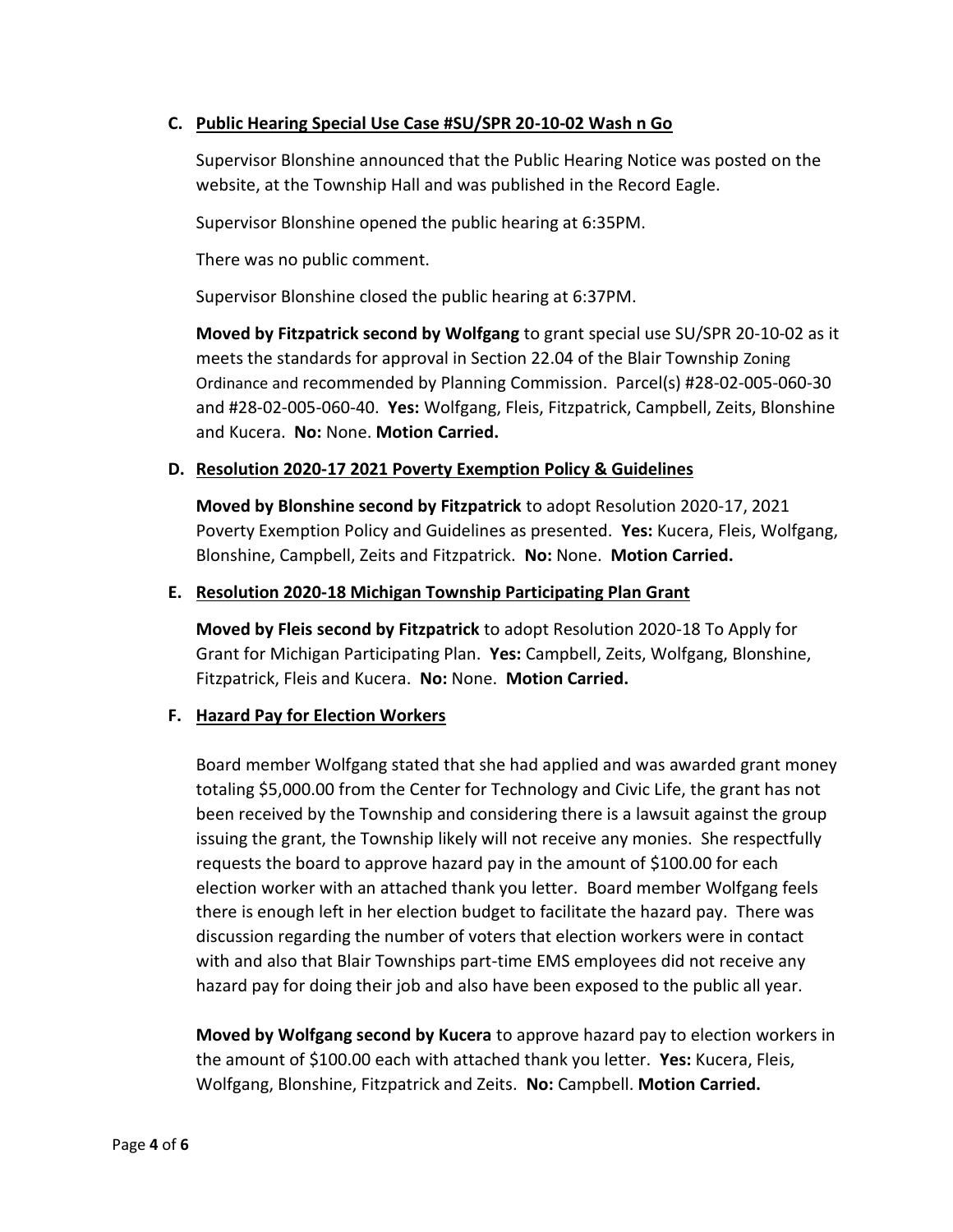## **G. Budget Amendment**

**Motion by Blonshine second by Fitzpatrick** to increase revenue item Transfer In From SMR (101-000-699.001) by \$73,132.72 and also increase Highways/Streets/Bridges Improvements expenditures by \$73,132.72 to cover Blair Township's portion of Stadium Drive. **Yes:** Campbell, Fleis, Kucera, Blonshine, Fitzpatrick, Zeits and Wolfgang. **No:** None. **Motion Carried.**

# **H. Hiring Paid on Call EMT**

**Moved by Wolfgang second by Fleis** to hire Gary Vides as a Paid on Call EMT effective November 16, 2020 based on the recommendation of EMS Coordinator Grant Johnson and Captain Dan Kreft. **Yes:** Blonshine, Fitzpatrick, Campbell, Zeits, Fleis, Kucera and Wolfgang. **No:** None. **Motion Carried.**

### **I. Purchase of New Treadmill for EMS/Fire**

**Moved by Blonshine second by Zeits** to purchase new treadmill not to exceed \$3,300.00. **Yes:** Wolfgang, Campbell, Blonshine, Fleis, Kucera, Fitzpatrick and Zeits. **No:** None. **Motion Carried.**

### **J. Set date for Blair Township Clean-up Day**

The date for Spring 2021 Clean-up day has been set with American Waste for May 8, 2021.

### **K. Review/Approve Township Newsletter**

Board member Campbell is working on finalizing the Township Newsletter and will email the final copy before publication.

**Moved by Wolfgang second by Zeits** to approve the Winter 2020 Township Newsletter. **Motion Carried.**

# **L. Reappointment of ZBA and Planning Commission**

**Motion by Wolfgang second by Fitzpatrick** to reappoint Gary Welch, Mike Mapes and Roger Zeits to the Zoning Board of Appeals with term ending 11/30/2023. **Yes:**  Fleis, Wolfgang, Blonshine, Kucera, Fitzpatrick, Zeits and Campbell. **No:** None. **Motion Carried.**

**Motion by Wolfgang second by Kucera** to reappoint Jerry Heim, Dennis Fitzpatrick and Travis Clous, term ending 11/30/2023 and Bob Boeve, term ending 11/30/2022 to Planning Board Commission. **Yes:** Fitzpatrick, Zeits, Campbell, Wolfgang, Fleis, Kucera and Blonshine. **No:** None. **Motion Carried.**